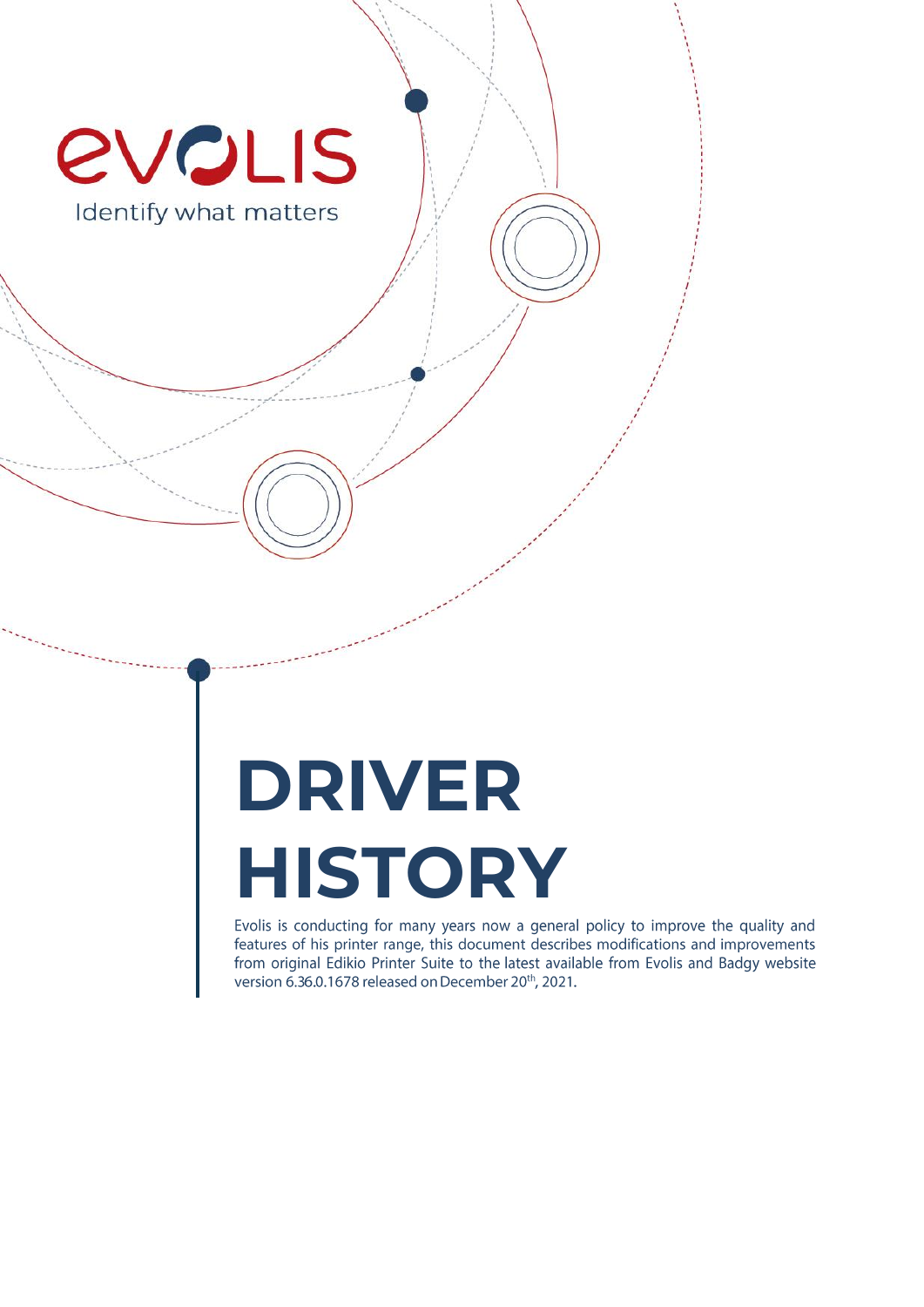# **Related printers' models:**

- · Badgy 100
- $\bullet$  Badgy 200

# **Summary**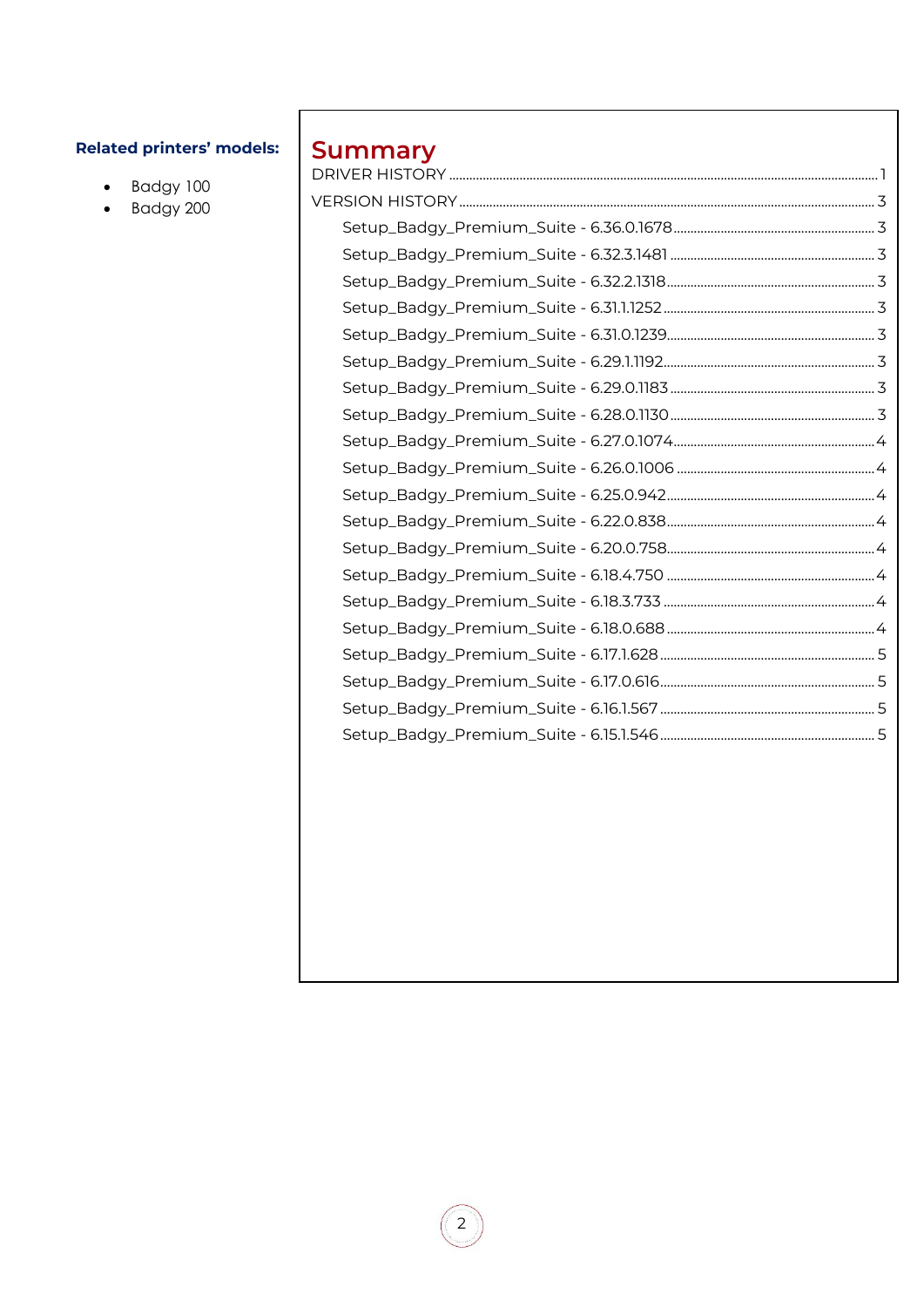# <span id="page-2-0"></span>VERSION HISTORY

# <span id="page-2-1"></span>20/12/2021

# **Setup\_Badgy\_Premium\_Suite - 6.36.0.1678**

- Improvement of printer's supervision feature
- Better compliance with Evolis Premium Suite release above 7

## <span id="page-2-2"></span>29/09/2020

# **Setup\_Badgy\_Premium\_Suite - 6.32.3.1481**

• Windows 10 driver's certification (release 2004)

#### <span id="page-2-3"></span>10/01/2020

# **Setup\_Badgy\_Premium\_Suite - 6.32.2.1318**

- Improvement on alert popup for new version available.
- New feature: new alert pop-up in case of wrong power supply detected.
- New feature: new alert pop-up for cleaning process recommendation.
- New feature: possibility to set the speed parameter for monochrome ribbons.
- New feature: new settings to manage Front/Back text areas.
- New feature: new option for ribbon synchronization management. (enable / disable ribbon synchronization)

#### <span id="page-2-4"></span>13/06/2018

# **Setup\_Badgy\_Premium\_Suite - 6.31.1.1252**

• Bug Fix in Badgy Print Center service and Badgy Services Provider service.

# <span id="page-2-5"></span>27/03/2018

# **Setup\_Badgy\_Premium\_Suite - 6.31.0.1239**

- Improvement of printing log management.
- New feature: support of the screen resolution 640\*480.
- Improvement of Badgy Printer Center Service.
- Bug Fix in the setup installation.
- Bug Fix in the Badgy Services Provider.

#### <span id="page-2-6"></span>07/11/2017

# **Setup\_Badgy\_Premium\_Suite - 6.29.1.1192**

• Driver improvement.

# <span id="page-2-7"></span>27/09/2017

# **Setup\_Badgy\_Premium\_Suite - 6.29.0.1183**

• Bug Fix in driver.

# <span id="page-2-8"></span>30/06/2017

# **Setup\_Badgy\_Premium\_Suite - 6.28.0.1130**

- New feature: merge all printers drivers in unique \*.INF printer file
- Improvement of administration rights required for cleaning wizard.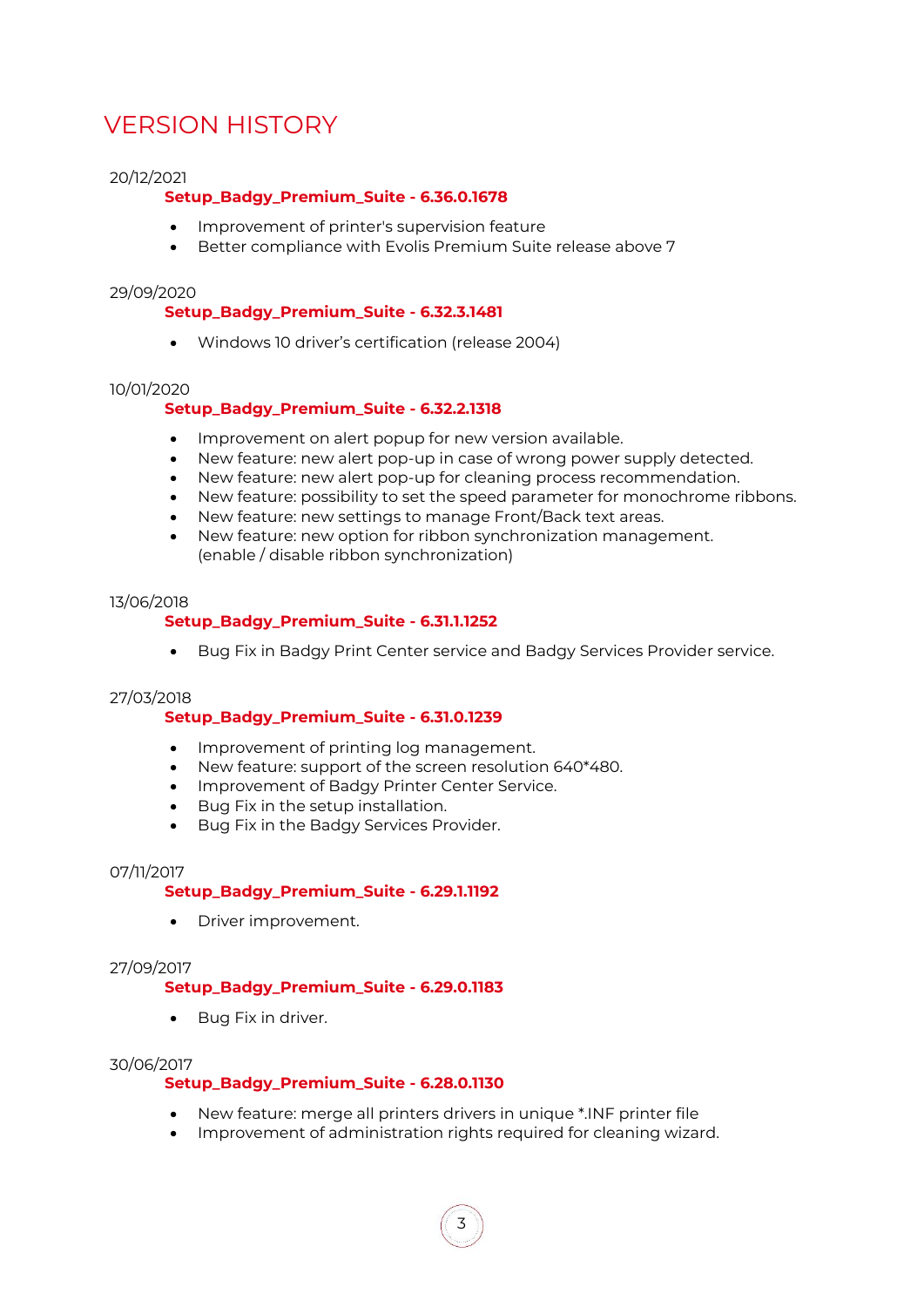#### <span id="page-3-0"></span>17/05/2017

# **Setup\_Badgy\_Premium\_Suite - 6.27.0.1074**

• Improvement of driver.

## <span id="page-3-1"></span>18/01/2017

# **Setup\_Badgy\_Premium\_Suite - 6.26.0.1006**

- New Feature: Microsoft® point and print with packages supported.
- Bug Fixes in Badgy Printer Properties.

#### <span id="page-3-2"></span>01/07/2016

# **Setup\_Badgy\_Premium\_Suite - 6.25.0.942**

• New Feature: Software Update Notification.

#### <span id="page-3-3"></span>13/01/2016

# **Setup\_Badgy\_Premium\_Suite - 6.22.0.838**

• Improvement of printer status management.

## <span id="page-3-4"></span>14/10/2015

# **Setup\_Badgy\_Premium\_Suite - 6.20.0.758**

- Improvement of the installation process.
- Improvement of the ribbon's information refresh.
- Ergonomic improvement (User Interface).

#### <span id="page-3-5"></span>25/09/2015

# **Setup\_Badgy\_Premium\_Suite - 6.18.4.750**

• Bug Fix in Badgy Print Center (parameters management).

#### <span id="page-3-6"></span>27/08/2015

# **Setup\_Badgy\_Premium\_Suite - 6.18.3.733**

- Ergonomic improvement (User Interface).
- Bug Fix in driver (Invalid access to Windows user interface for some languages).
- Bug Fix in Badgy Services Provider (response's abnormal timeout in pipe mode).

# <span id="page-3-7"></span>10/07/2015

# **Setup\_Badgy\_Premium\_Suite - 6.18.0.688**

- New feature: add an Update Verification Wizard (for Software and firmware new version).
- New feature: add the Badgy Services Provider (Related to the New Evolis Premium SDK).
- Size modification of the overlay custom bitmap (1016 x 648 1bpp).
- Bug Fix in "EvoPrnTool" tool.
- Bug Fix in driver (Black panel adjustment).